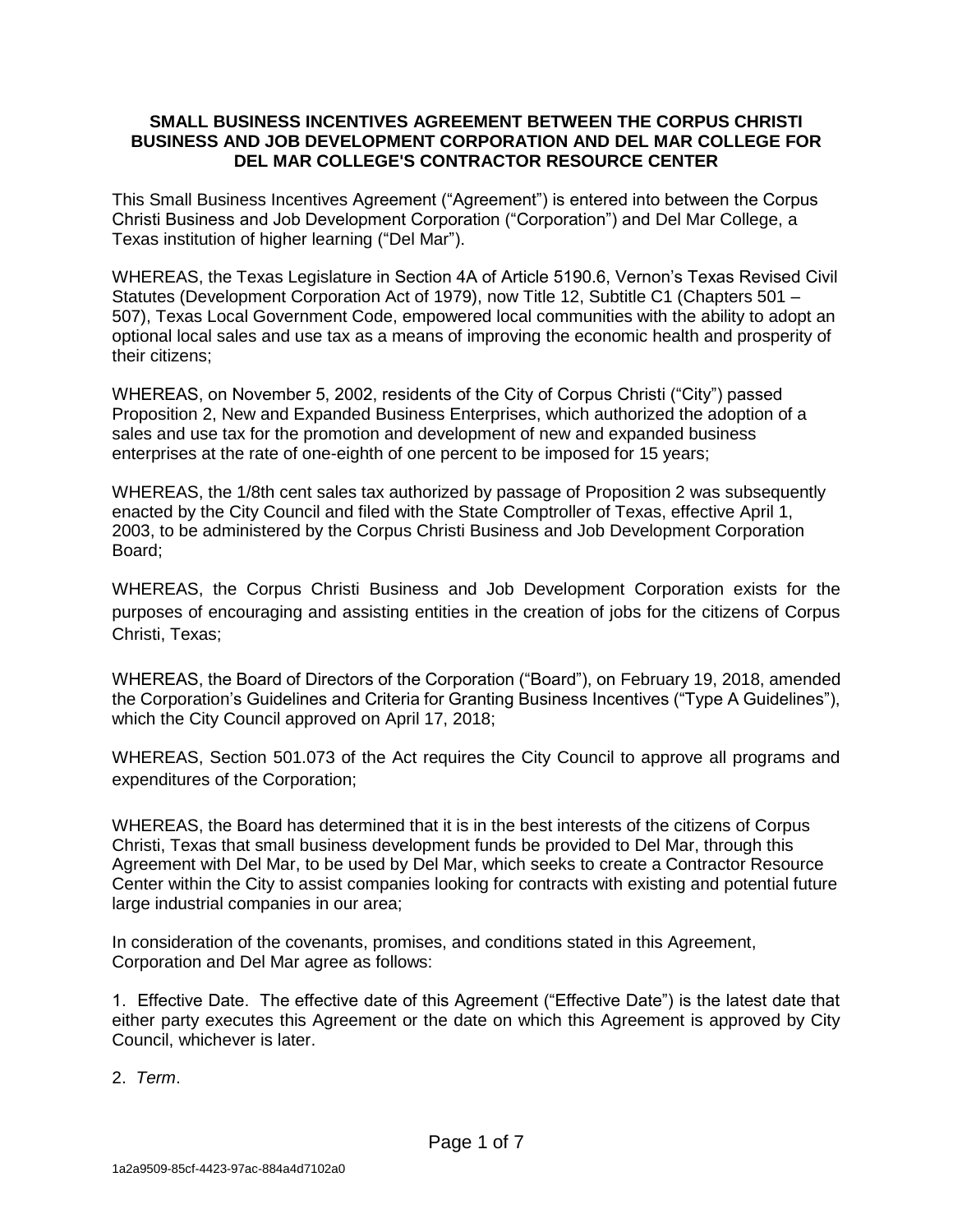a. The term of this Agreement is for one year from January 1, 2019, through December 31, 2019.

b. This Agreement may be extended at the option of the Corporation for up to two additional one-year terms, contingent upon annual appropriation of funds.

3. *Performance Requirements and Grants*. Del Mar shall, no later than April 1, 2019, begin operation of the Contractor Resource Center, which will educate small businesses on the requirements of large company procurement, help them get certified to qualify to bid on contracts, and provide them with information on where to find these contracts. Del Mar shall create or retain at least one full-time employee for the management of the new Contractor Resource Center and shall provide the office space and any other materials needed to operate the Contractor Resource Center. Del Mar will provide an annual report detailing the contracts awarded, jobs created/retained through the contracts, and business expansions. The Corporation will pay to Del Mar, as a grant, an amount not to exceed \$133,000 for the operation of the Contractor Resource Center. The Corporation will pay the grant to Del Mar as invoices are received. Del Mar will display signage that states that they are recipients of Type A funding. This signage will be provided to Del Mar by the Corporation and will be displayed in a location that is visible to a visitor to their Center for Economic Development on Staples Street.

4. *Living Wage Requirement*. In order to count as a permanent full-time job under this agreement, the job should provide a "living wage" for the employee. The target living wage under this agreement is that annual amount equal or greater than poverty level for a family of three, established by the U.S. Department of Health and Human Services Poverty Guidelines, divided by 2,080 hours per year for that year.

5. *Health Insurance*. To qualify for this incentive, an employer shall certify that it has offered a health insurance program for its full-time employees during the term of the Agreement.

6. *Warranties*. Del Mar warrants and represents to Corporation the following:

a. Del Mar is a Texas institution of higher learning duly organized, validly existing, and in good standing under the laws of the State of Texas, has all corporate power and authority to carry on its business as presently conducted in Corpus Christi, Texas.

b. Del Mar has the authority to enter into and perform, and will perform, the terms of this Agreement to the best of its ability.

c. Del Mar has timely filed and will timely file all local, State, and Federal tax reports and returns required by laws to be filed and all taxes, assessments, fees, and other governmental charges, including applicable ad valorem taxes, have been timely paid, and will be timely paid, during the term of this Agreement.

d. Del Mar has access to the Texas Development Corporation Act, Title 12, Subtitle C1 (Chapters 501 – 507), Texas Local Government Code, on the State's website, and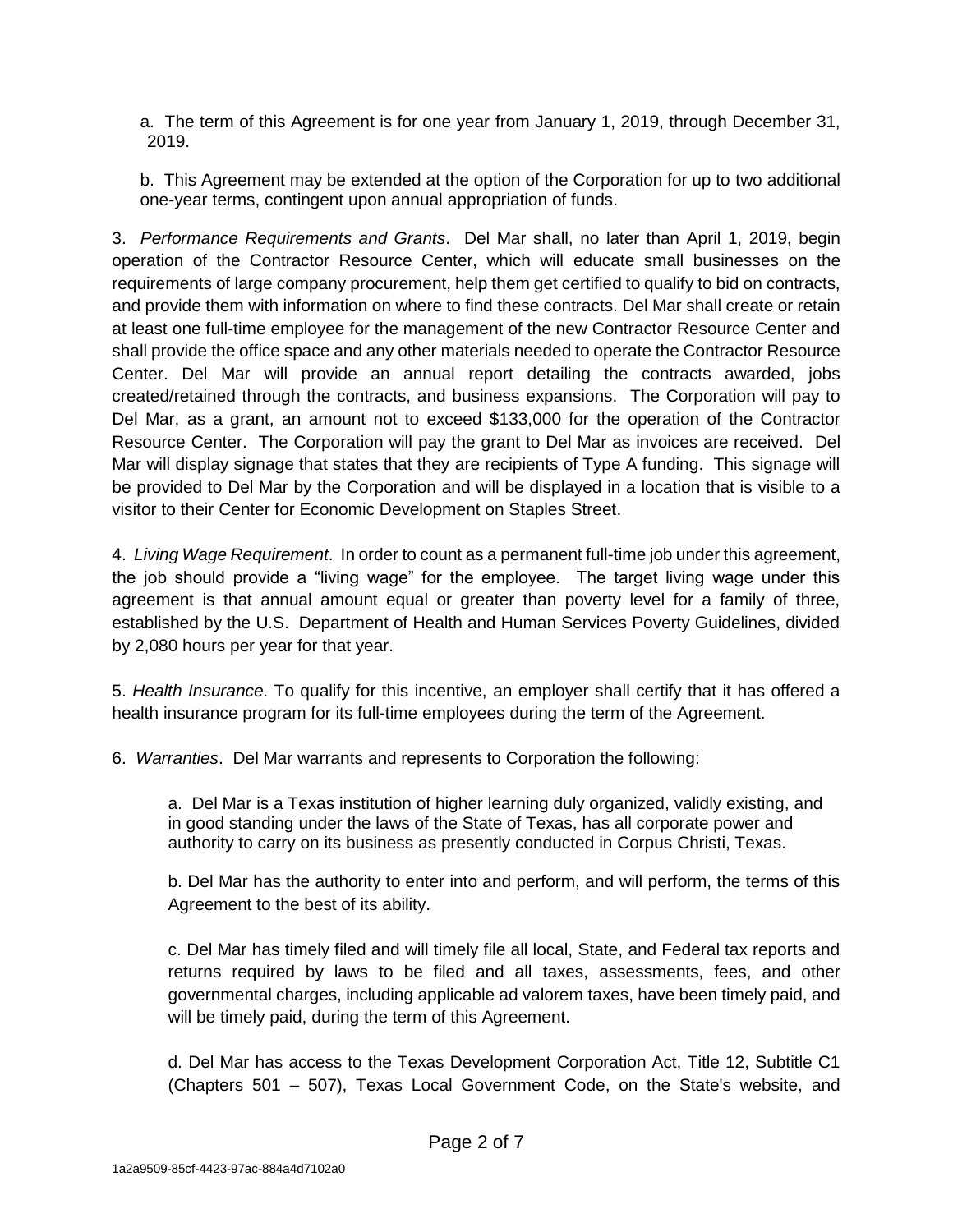acknowledges that the funds granted in this Agreement must be utilized solely for purposes authorized under State law and by the terms of this Agreement.

e. The person executing this Agreement on behalf of Del Mar is duly authorized to execute this Agreement on behalf of Del Mar.

f. Del Mar does not and agrees that it will not knowingly employ an undocumented worker. If, after receiving payments under this Agreement, Del Mar is convicted of a violation under 8 U.S.C. Section 1324a(f), Del Mar shall repay the payments received under this Agreement to the City, with interest at the Wall Street Journal Prime Rate, not later than the 120<sup>th</sup> day after the date Del Mar has been notified of the violation.

7. *Compliance with Laws*. During the Term of this Agreement, Del Mar shall observe and obey all applicable laws, ordinances, regulations, and rules of the Federal, State, county, and city governments.

8. *Non-Discrimination*. Del Mar covenants and agrees that Del Mar will not discriminate nor permit discrimination against any person or group of persons, with regard to employment and the provision of services at, on, or in the Facility, on the grounds of race, religion, national origin, marital status, sex, age, disability, or in any manner prohibited by the laws of the United States or the State of Texas.

9. *Force Majeure*. If the Corporation or Del Mar is prevented, wholly or in part, from fulfilling its obligations under this Agreement by reason of any act of God, unavoidable accident, acts of enemies, fires, floods, governmental restraint or regulation, other causes of force majeure, or by reason of circumstances beyond its control, then the obligations of the Corporation or Del Mar are temporarily suspended during continuation of the force majeure. If either party's obligation is affected by any of the causes of force majeure, the party affected shall promptly notify the other party in writing, giving full particulars of the force majeure as soon as possible after the occurrence of the cause or causes relied upon.

10. *Assignment*. Del Mar may not assign all or any part of its rights, privileges, or duties under this Agreement without the prior written approval of the Corporation and City. Any attempted assignment without approval is void, and constitutes a breach of this Agreement.

11. *Events of Default by Del Mar*. The following events constitute a default of this Agreement by Del Mar:

a. The Corporation or City determines that any representation or warranty on behalf of Del Mar contained in this Agreement or in any financial statement, certificate, report, or opinion submitted to the Corporation in connection with this Agreement was incorrect or misleading in any material respect when made;

b. Del Mar fails to comply with one or more terms of this Agreement.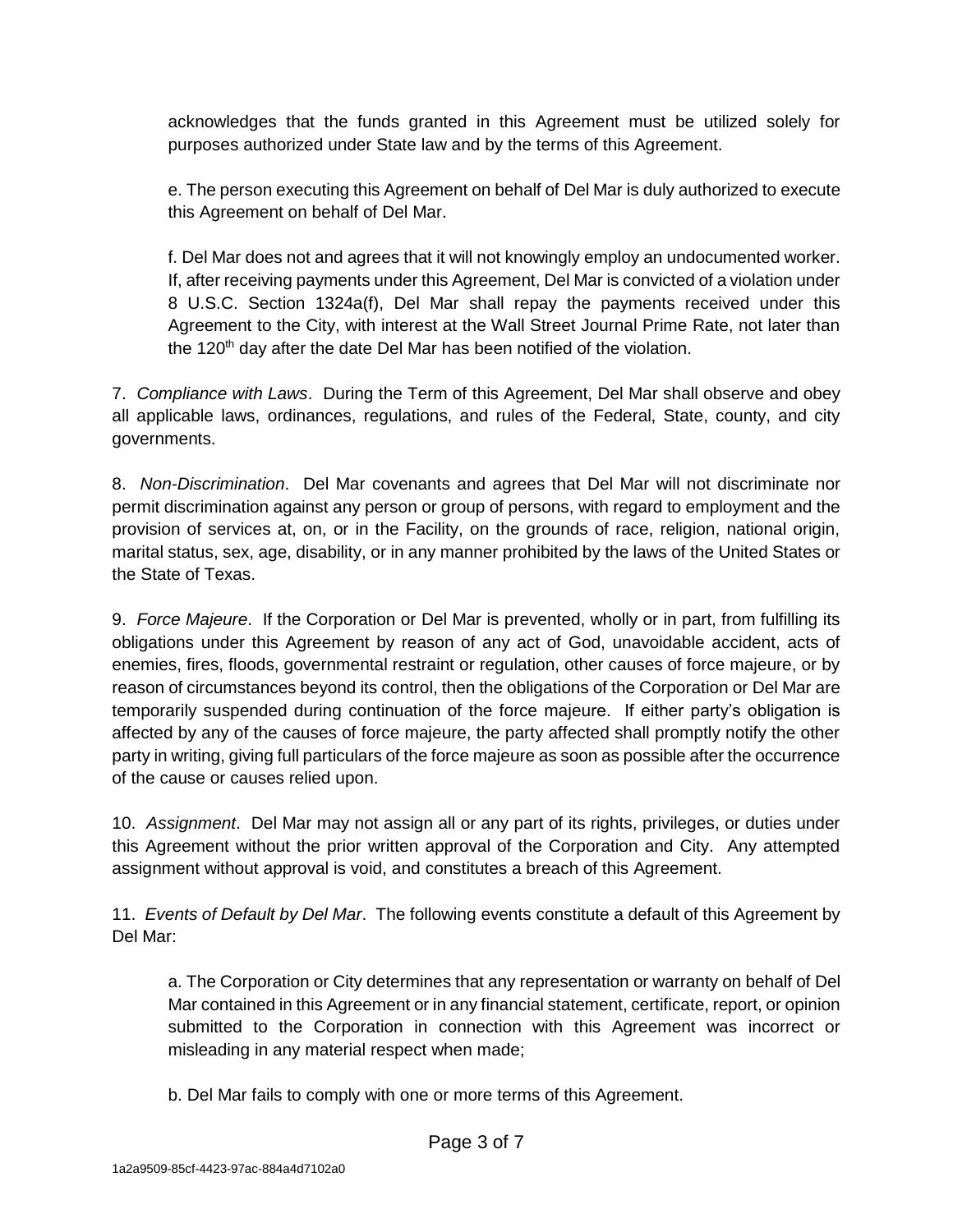12. *Notice of Default*. Should the Corporation or City determine that Del Mar is in default according to the terms of this Agreement, the Corporation or City shall notify Del Mar in writing of the event of default and provide 60 days from the date of the notice ("Cure Period") for Del Mar to cure the event of default.

13. *Results of Uncured Default by Del Mar*. After exhausting good faith attempts to address any default during the Cure Period, and taking into account any extenuating circumstances that might have occurred through no fault of Del Mar, as determined by the Board of Directors of the Corporation, the following actions must be taken for any default that remains uncured after the Cure Period.

a. Del Mar shall immediately repay all funds paid by Corporation to them under this Agreement.

b. Del Mar shall pay Corporation reasonable attorney fees and costs of court to collect amounts due to Corporation if not immediately repaid upon demand from the Corporation.

c. Upon payment by Del Mar of all sums due, the Corporation and Del Mar shall have no further obligations to one another under this Agreement.

## 14. *No Waiver*.

a. No waiver of any covenant or condition, or the breach of any covenant or condition of this Agreement, constitutes a waiver of any subsequent breach of the covenant or condition of the Agreement.

b. No waiver of any covenant or condition, or the breach of any covenant or condition of this Agreement, justifies or authorizes the nonobservance on any other occasion of the covenant or condition or any other covenant or condition of this Agreement.

c. Any waiver or indulgence of Del Mar's default may not be considered an estoppel against the Corporation.

d. It is expressly understood that if at any time Del Mar is in default in any of its conditions or covenants of this Agreement, the failure on the part of the Corporation to promptly avail itself of the rights and remedies that the Corporation may have, will not be considered a waiver on the part of the Corporation, but Corporation may at any time avail itself of the rights or remedies or elect to terminate this Agreement on account of the default.

15. Del Mar specifically agrees that Corporation shall only be liable to Del Mar for the actual amount of the money grants to be conveyed to Del Mar, and shall not be liable to Del Mar for any actual or consequential damages, direct or indirect, interest, attorney fees, or cost of court for any act of default by Corporation under the terms of this Agreement. Payment by Corporation is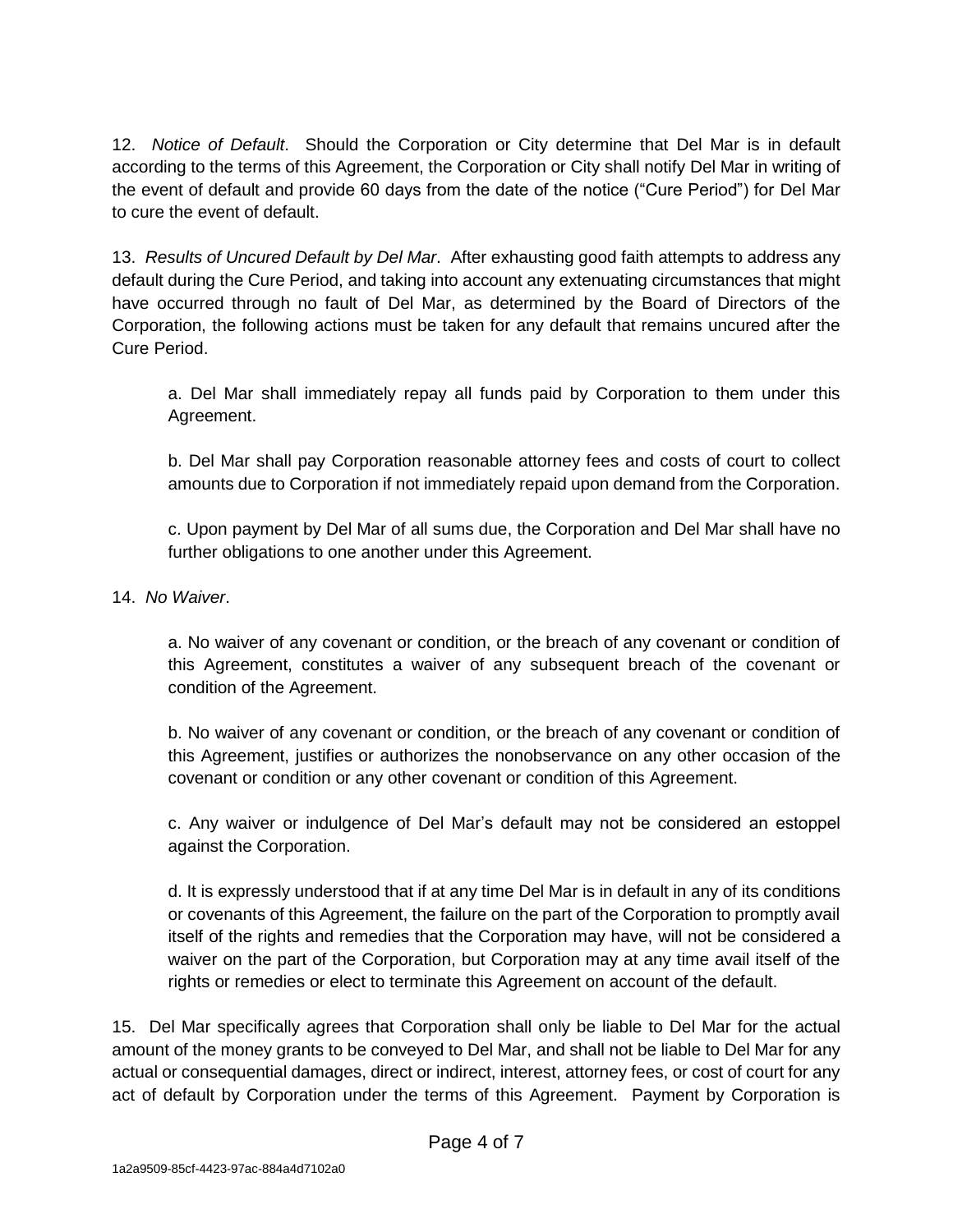strictly limited to those funds so allocated, budgeted, and collected solely during the grant term of this Agreement. Corporation shall use its best efforts to anticipate economic conditions and to budget accordingly. However, it is further understood and agreed that, should the actual total sales tax revenue collected for any one year be less than the total amount of grants to be paid to all contracting parties with Corporation for that year, then in that event, all contracting parties shall receive only their pro rata share of the available sales tax revenue for that year, less Corporation's customary and usual costs and expenses, as compared to each contracting parties' grant amount for that year, and Corporation shall not be liable to for any deficiency at that time or at any time in the future. In this event, Corporation will provide all supporting documentation, as requested. Payments to be made shall also require a written request from Del Mar to be accompanied by all necessary supporting documentation.

16. The parties mutually agree and understand that funding under this Agreement is subject to annual appropriations by the City Council; that each fiscal year's funding must be included in the budget for that year; and the funding is not effective until approved by the City Council.

17. *Notices*.

a. Any required written notices shall be sent mailed, certified mail, postage prepaid, addressed as follows:

Del Mar College:

Del Mar College Attn: Lenora Keas Vice-President of Workforce Development and Strategic Initiatives 101 Baldwin Blvd Corpus Christi, Texas 78404-3897

Corporation:

City of Corpus Christi Business and Job Development Corporation Attn.: Executive Director 1201 Leopard Street Corpus Christi, Texas 78401

b. A copy of all notices and correspondence must be sent the City at the following address: City of Corpus Christi Attn.: City Manager P.O. Box 9277 Corpus Christi, Texas 78469-9277

c. Notice is effective upon deposit in the United States mail in the manner provided above.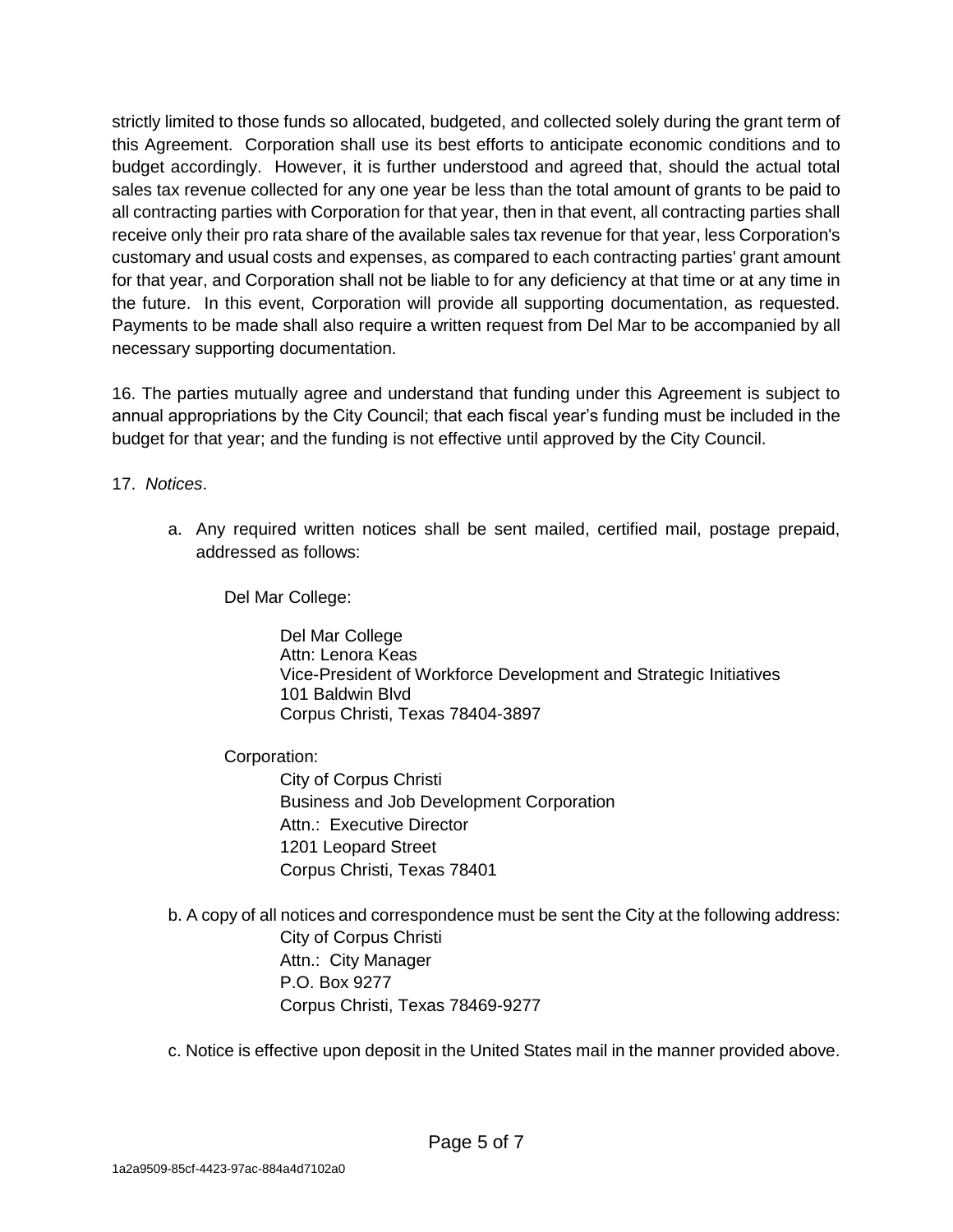18. *Incorporation of other documents*. The Type A Guidelines, as amended, are incorporated into this Agreement.

19. *Amendments or Modifications*. No amendments or modifications to this Agreement may be made, nor any provision waived, unless in writing signed by a person duly authorized to sign Agreements on behalf of each party.

20. *Relationship of Parties*. In performing this Agreement, both the Corporation and Del Mar will act in an individual capacity, and not as agents, representatives, employees, employers, partners, joint-venturers, or associates of one another. The employees or agents of either party may not be, nor be construed to be, the employees or agents of the other party for any purpose.

21. *Captions*. The captions in this Agreement are for convenience only and are not a part of this Agreement. The captions do not in any way limit or amplify the terms and provisions of this Agreement.

## 22. *Severability*.

a. If for any reason, any section, paragraph, subdivision, clause, provision, phrase or word of this Agreement or the application of this Agreement to any person or circumstance is, to any extent, held illegal, invalid, or unenforceable under present or future law or by a final judgment of a court of competent jurisdiction, then the remainder of this Agreement, or the application of the term or provision to persons or circumstances other than those as to which it is held illegal, invalid, or unenforceable, will not be affected by the law or judgment, for it is the definite intent of the parties to this Agreement that every section, paragraph, subdivision, clause, provision, phrase, or word of this Agreement be given full force and effect for its purpose.

b. To the extent that any clause or provision is held illegal, invalid, or unenforceable under present or future law effective during the term of this Agreement, then the remainder of this Agreement is not affected by the law, and in lieu of any illegal, invalid, or unenforceable clause or provision, a clause or provision, as similar in terms to the illegal, invalid, or unenforceable clause or provision as may be possible and be legal, valid, and enforceable, will be added to this Agreement automatically.

23. *Venue*. Venue for any legal action related to this Agreement is in Nueces County, Texas.

24. *Sole Agreement*. This Agreement constitutes the sole Agreement between Corporation and Del Mar. Any prior Agreements, promises, negotiations, or representations, verbal or otherwise, not expressly stated in this Agreement, are of no force and effect.

25. *Survival of terms of Agreement and obligations of parties*. The terms of this Agreement and the obligation of the parties relating to Section 14.a and b shall survive the termination of this Agreement.